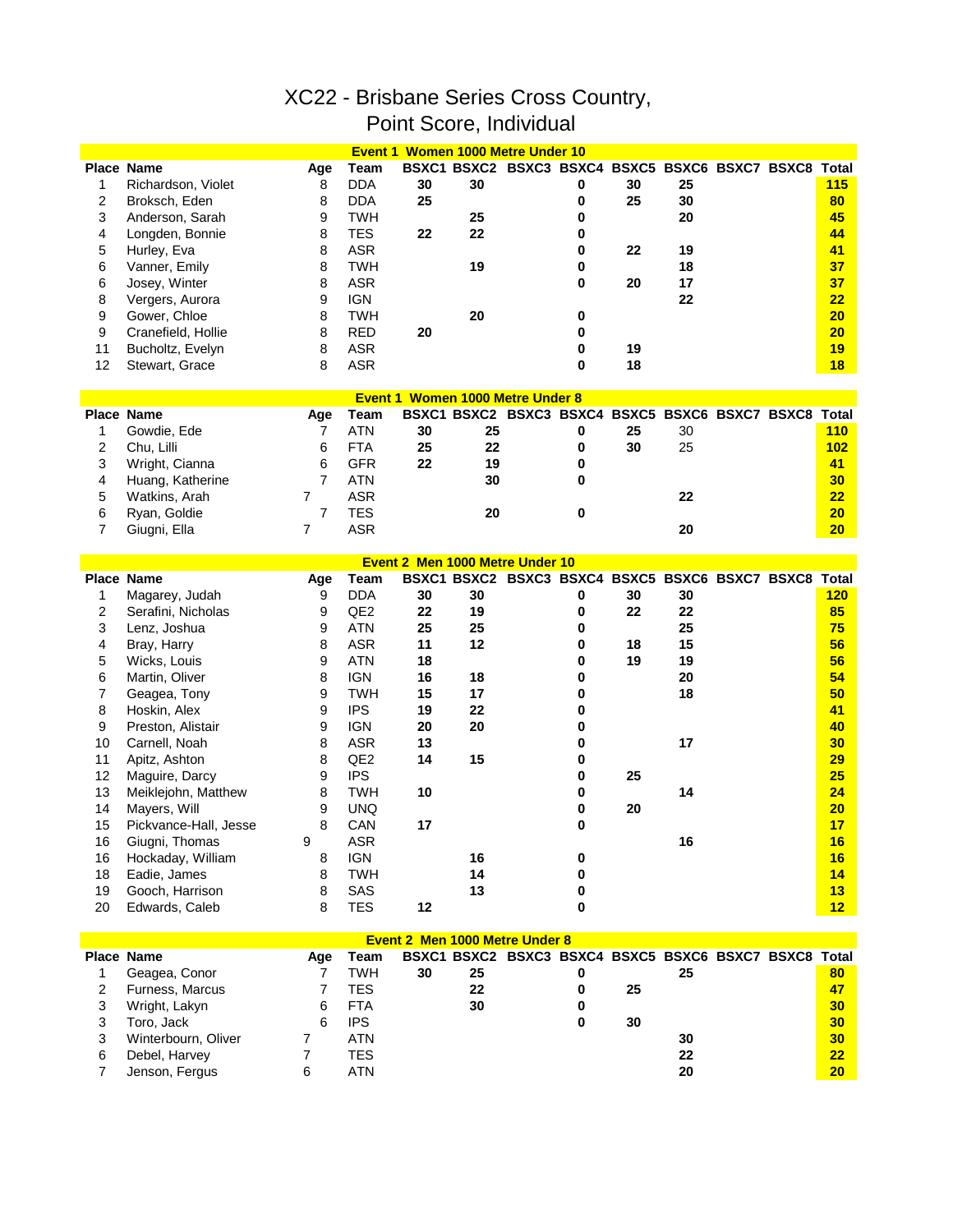| Event 3 Women 2000 Metre Under 12 |                      |     |                 |    |    |                                                 |   |    |    |  |  |       |
|-----------------------------------|----------------------|-----|-----------------|----|----|-------------------------------------------------|---|----|----|--|--|-------|
|                                   | <b>Place Name</b>    | Age | Team            |    |    | BSXC1 BSXC2 BSXC3 BSXC4 BSXC5 BSXC6 BSXC7 BSXC8 |   |    |    |  |  | Total |
|                                   | Serafini, Chloe      | 11  | QE <sub>2</sub> | 22 | 18 |                                                 | 0 | 22 | 22 |  |  | 84    |
| 2                                 | Martin, Sophie       | 10  | <b>IGN</b>      | 30 | 22 |                                                 |   |    | 30 |  |  | 82    |
| 3                                 | Stander, Juliana     | 10  | TWH             | 25 | 25 |                                                 | n | 25 |    |  |  | 75    |
| 4                                 | Welch, Isabella      | 10  | <b>FTA</b>      |    | 16 |                                                 |   | 30 | 25 |  |  | 71    |
| 5                                 | Preston, Eliza       | 10  | ASR             | 18 | 17 |                                                 |   |    | 20 |  |  | 55    |
| 6                                 | Barnett, Lily        | 11  | TWH             | 14 | 14 |                                                 |   |    | 17 |  |  | 45    |
|                                   | Lekieffre, Claudia   | 10  | TWH             | 20 |    |                                                 |   | 20 |    |  |  | 40    |
| 8                                 | Schulze, Emilia      | 11  | TES             | 19 | 19 |                                                 |   |    |    |  |  | 38    |
| 9                                 | Renton, Zoe          | 11  | TWH             |    | 30 |                                                 |   |    |    |  |  | 30    |
| 10                                | Vanner, Alexandra    | 10  | TWH             |    | 13 |                                                 |   |    | 15 |  |  | 28    |
| 11                                | Stansfield, Indiana  | 10  | TWH             | 15 | 12 |                                                 |   |    |    |  |  | 27    |
| 12                                | Greer, Harper        | 10  | <b>RED</b>      |    | 20 |                                                 |   |    |    |  |  | 20    |
| 13                                | Schipplock, Abigail  | 10  | <b>RED</b>      |    |    |                                                 |   |    | 19 |  |  | 19    |
| 14                                | Schweitzer, Lucy     | 11  | ASR             |    |    |                                                 |   |    | 18 |  |  | 18    |
| 15                                | Edwards, Mila        | 10  | TES             | 17 |    |                                                 | 0 |    |    |  |  | 17    |
| 16                                | Howard-Mowat, Willow | 11  | TES             | 16 |    |                                                 | 0 |    |    |  |  | 16    |
| 16                                | Schweitzer, Annie    | 11  | ASR             |    |    |                                                 |   |    | 16 |  |  | 16    |
| 18                                | Sherlock, Grace      | 11  | TWH             |    | 15 |                                                 | 0 |    |    |  |  | 15    |

| <b>Event 3 Men 2000 Metre Under 12</b> |                   |     |            |    |    |                                                       |   |    |    |  |  |     |
|----------------------------------------|-------------------|-----|------------|----|----|-------------------------------------------------------|---|----|----|--|--|-----|
|                                        | <b>Place Name</b> | Age | Team       |    |    | BSXC1 BSXC2 BSXC3 BSXC4 BSXC5 BSXC6 BSXC7 BSXC8 Total |   |    |    |  |  |     |
|                                        | Bailey, Callum    | 11  | <b>ATN</b> | 30 | 25 |                                                       | 0 | 30 | 30 |  |  | 115 |
| 2                                      | Bray, Nick        | 10  | <b>ASR</b> |    | 17 |                                                       | 0 | 25 | 25 |  |  | 67  |
| 3                                      | Wilkinson, Edward | 10  | <b>TWH</b> | 11 | 14 |                                                       | 0 | 19 | 19 |  |  | 63  |
| 4                                      | Leske, Cooper     | 10  | <b>TWH</b> | 17 | 18 |                                                       | 0 |    | 20 |  |  | 55  |
| 5                                      | Van Camp, Oliver  | 10  | <b>ASR</b> | 14 | 16 |                                                       | 0 | 22 |    |  |  | 52  |
| 6                                      | Preston, Oliver   | 11  | <b>IGN</b> | 22 | 20 |                                                       | 0 |    |    |  |  | 42  |
|                                        | Longden, Addison  | 11  | <b>TES</b> | 16 | 19 |                                                       | 0 |    |    |  |  | 35  |
| 8                                      | Millar, Sonny     | 10  | <b>TWH</b> | 13 |    |                                                       | 0 | 20 |    |  |  | 33  |
| 9                                      | Coward, Ashton    | 11  | <b>GCA</b> |    | 30 |                                                       |   |    |    |  |  | 30  |
| 10                                     | Jobbins, Oliver   | 11  | <b>INT</b> | 25 |    |                                                       |   |    |    |  |  | 25  |
| 11                                     | Jacobs, Joshua    | 10  | <b>FTA</b> |    | 22 |                                                       | 0 |    |    |  |  | 22  |
| 11                                     | Jenson, Lachlan   | 10  | <b>ATN</b> |    |    |                                                       |   |    | 22 |  |  | 22  |
| 13                                     | Thirkill, Emmett  | 10  | <b>RED</b> | 20 |    |                                                       | ŋ |    |    |  |  | 20  |
| 14                                     | Cranefield, Saxon | 10  | <b>RED</b> | 19 |    |                                                       |   |    |    |  |  | 19  |
| 15                                     | Bell, Nikolas     | 11  | <b>BRR</b> | 18 |    |                                                       | 0 |    |    |  |  | 18  |
| 15                                     | Feltham, Bernard  | 10  | <b>TES</b> |    |    |                                                       | 0 | 18 |    |  |  | 18  |
| 15                                     | Watt, Hugo        | 9   | <b>TES</b> |    |    |                                                       |   |    | 18 |  |  | 18  |
| 18                                     | Hicks, Miller     | 11  | <b>IGN</b> | 15 |    |                                                       | ŋ |    |    |  |  | 15  |
| 18                                     | Wright, Van       | 11  | <b>FTA</b> |    | 15 |                                                       |   |    |    |  |  | 15  |
| 20                                     | Miers, Lachlan    | 8   | <b>TWH</b> | 12 |    |                                                       | o |    |    |  |  | 12  |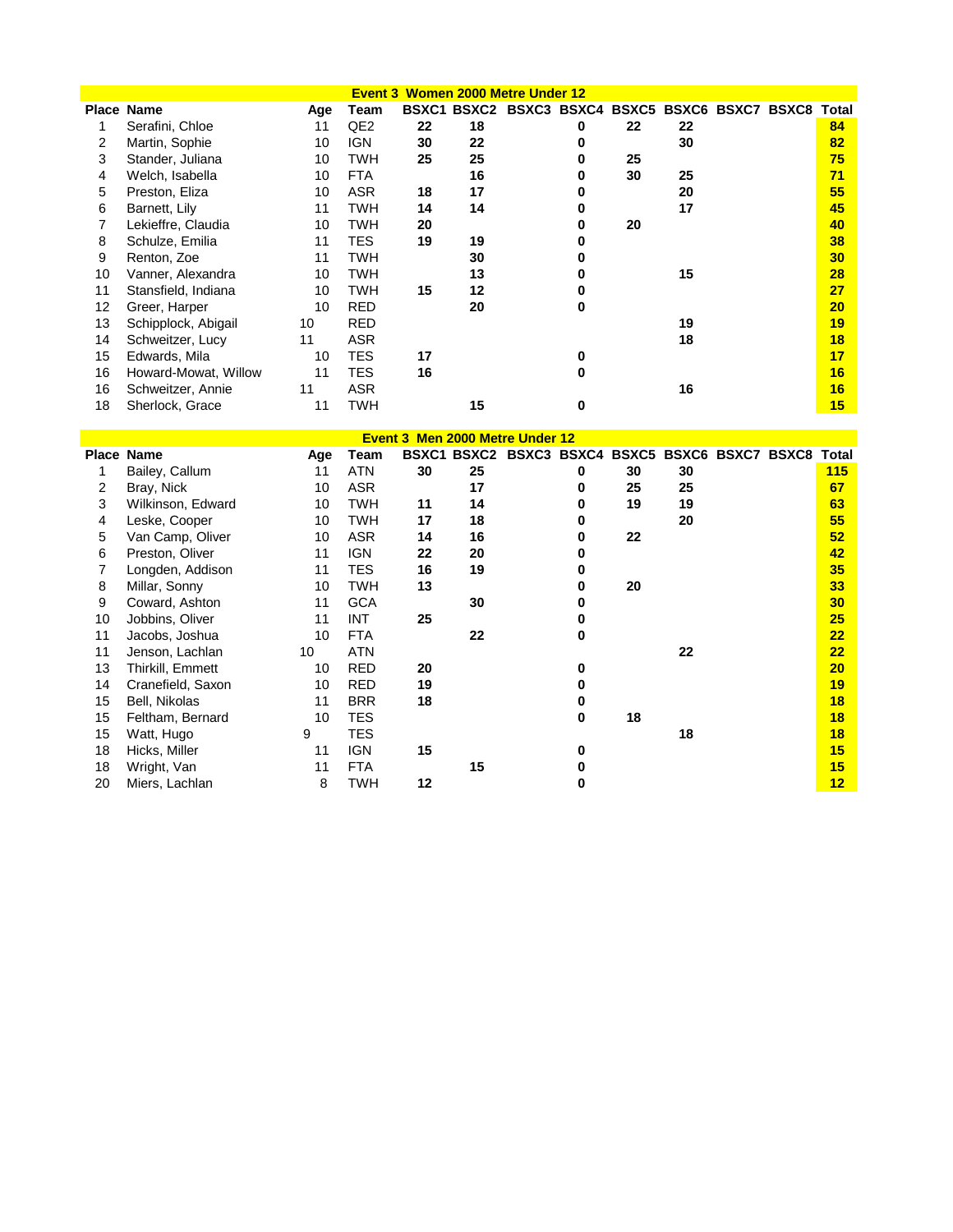| Event 4 Women 3000 Metre Under 14 |                          |     |            |                  |                |                                                       |           |    |    |  |  |                 |
|-----------------------------------|--------------------------|-----|------------|------------------|----------------|-------------------------------------------------------|-----------|----|----|--|--|-----------------|
|                                   | <b>Place Name</b>        | Age | Team       |                  |                | BSXC1 BSXC2 BSXC3 BSXC4 BSXC5 BSXC6 BSXC7 BSXC8 Total |           |    |    |  |  |                 |
| 1                                 | Campbell, Grace          | 13  | <b>ATN</b> | 30               | 30             |                                                       | 0         | 25 | 30 |  |  | 115             |
| 2                                 | Page, Lucy               | 11  | <b>ATN</b> | 19               | 20             |                                                       | 0         |    | 25 |  |  | 64              |
| 3                                 | Bray, Laura              | 12  | <b>ASR</b> | 22               | 18             |                                                       | 0         | 20 |    |  |  | 60              |
| 4                                 | Clarke, Ella             | 13  | <b>IGN</b> | 16               | 16             |                                                       | 0         | 17 |    |  |  | 49              |
| 5                                 | Agiannitis, Olivia       | 12  | <b>IPS</b> | 10               | 11             |                                                       | 0         | 14 |    |  |  | 35              |
| 5                                 | Snelling, Charlotte      | 11  | <b>IGN</b> | 18               | 17             |                                                       | 0         |    |    |  |  | 35              |
| $\overline{7}$                    | Schulze, Emilia          | 11  | <b>TES</b> |                  |                |                                                       | $\bf{0}$  | 11 | 22 |  |  | 33              |
| 8                                 | Nitschke, Zara           | 11  | <b>TES</b> | 17               |                |                                                       | 0         | 15 |    |  |  | 32              |
| 8                                 | Yates, Maddison          | 12  | <b>ATN</b> | 5                | $\overline{7}$ |                                                       | 0         |    | 20 |  |  | 32              |
| 10                                | O'Connor, Murphy         | 13  | <b>CMB</b> |                  |                |                                                       | 0         | 30 |    |  |  | 30              |
| 11                                | Learoyd, Mikaela         | 12  | <b>IPS</b> | 14               | 14             |                                                       | 0         |    |    |  |  | 28              |
| 12                                | Ryan, Chloe              | 12  | <b>INT</b> |                  | 13             |                                                       | 0         | 13 |    |  |  | 26              |
| 13                                | Fryga, Emma              | 13  | <b>RED</b> | 25               |                |                                                       | 0         |    |    |  |  | 25              |
| 13                                | Johnston, Ava            | 12  | <b>TWH</b> |                  | 25             |                                                       | 0         |    |    |  |  | 25              |
| 15                                | Pietsch, Zoe             | 13  | <b>RCP</b> | 12               |                |                                                       | 0         | 12 |    |  |  | 24              |
| 16                                | Fryga, Emma              | 13  | <b>RED</b> |                  |                |                                                       | 0         | 22 |    |  |  | 22              |
| 16                                | Kranen, Gabrielle        | 11  | <b>ATN</b> |                  | 22             |                                                       | 0         |    |    |  |  | 22              |
| 18                                | Hinze, Sybella           | 12  | <b>BAR</b> | $\boldsymbol{9}$ | 12             |                                                       | 0         |    |    |  |  | 21              |
| 19                                | Heath, Mya               | 11  | <b>TES</b> | 20               |                |                                                       | 0         |    |    |  |  | 20              |
| 20                                | Cosgrave, Ella           | 12  | <b>BOR</b> |                  | 19             |                                                       | $\bf{0}$  |    |    |  |  | 19              |
| 20                                | De Villiers, Gemma       | 11  | <b>ATN</b> |                  |                |                                                       | 0         | 19 |    |  |  | 19              |
| 22                                | Patten, Jasmine          | 12  | MAY        |                  |                |                                                       | 0         | 18 |    |  |  | 18              |
| 23                                | Davis, Olive             | 12  | <b>BAR</b> | $\overline{7}$   | 10             |                                                       | 0         |    |    |  |  | 17              |
| 24                                | Furness, Matilda         | 12  | <b>TES</b> |                  | 6              |                                                       | 0         | 10 |    |  |  | 16              |
| 24                                | Snow, Piper              | 13  | MAY        |                  |                |                                                       | 0         | 16 |    |  |  | 16              |
| 26                                | Hegarty, Abbie           | 13  | <b>BOR</b> | 15               |                |                                                       | 0         |    |    |  |  | 15              |
| 26                                | Park, Bella-Rose         | 11  | SAS        |                  | 15             |                                                       | $\bf{0}$  |    |    |  |  | 15              |
| 28                                | Renton, Zoe              | 11  | <b>TWH</b> | 13               |                |                                                       | 0         |    |    |  |  | 13              |
| 29                                | Beckers, Tahnee          | 12  | <b>IPS</b> | 11               |                |                                                       | $\bf{0}$  |    |    |  |  | 11              |
| 30                                | Pearsall, Sienna         | 11  | <b>UNQ</b> | 4                | 5              |                                                       | 0         |    |    |  |  | 9               |
| 30                                | Ritchie, Tamika          | 13  | <b>IPS</b> |                  | 9              |                                                       | 0         |    |    |  |  | $\overline{9}$  |
| 32                                | Johnson, Amalie          | 12  | <b>IGN</b> |                  | 8              |                                                       | 0         |    |    |  |  | 8               |
| 32                                | Sutton, Harriet          | 12  | <b>ASR</b> | 8                |                |                                                       | 0         |    |    |  |  | 8               |
| 34                                | Martin, Isla             | 13  | <b>SRG</b> | $\mathbf 2$      | 4              |                                                       | $\bf{0}$  |    |    |  |  | 6               |
| 34                                | Pfeffer, Holly           | 13  | <b>FTA</b> | 6                |                |                                                       | $\pmb{0}$ |    |    |  |  | $6\phantom{a}$  |
| 36                                | McAuley, Annika          | 12  | <b>SRG</b> | 3                |                |                                                       | $\bf{0}$  |    |    |  |  | 3               |
|                                   |                          |     |            |                  |                |                                                       |           |    |    |  |  |                 |
|                                   |                          |     |            |                  |                | Event 4 Women 3000 Metre Multi-Class 13+              |           |    |    |  |  |                 |
|                                   | <b>Place Name</b>        | Age | Team       |                  |                | BSXC1 BSXC2 BSXC3 BSXC4 BSXC5 BSXC6 BSXC7 BSXC8 Total |           |    |    |  |  |                 |
| 1                                 | Laubscher - T/F38, Lilly | 17  | QUT        | 30               |                |                                                       | 0         |    |    |  |  | 30 <sub>2</sub> |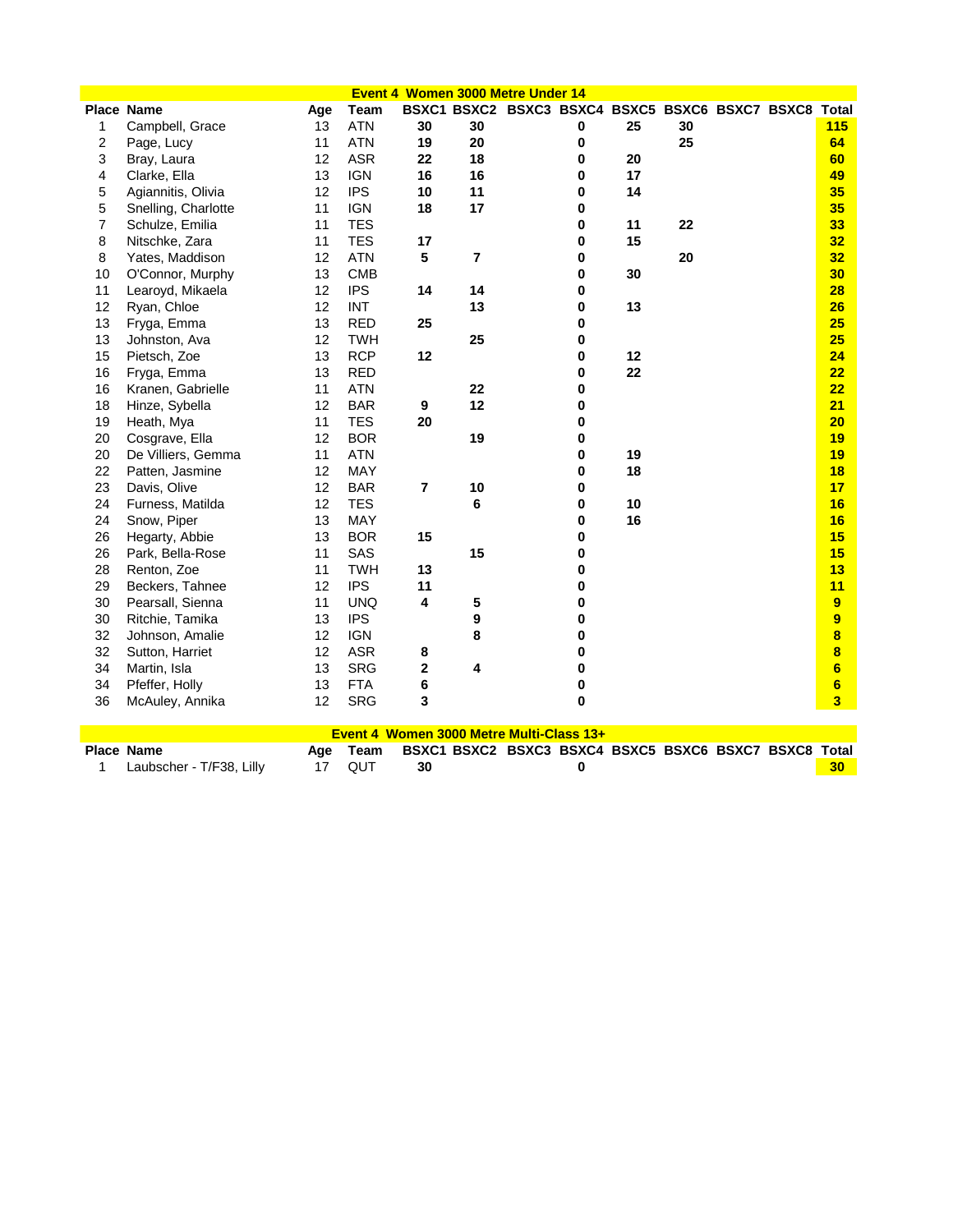|                |                            |     |                 |    |    | Event 4 Men 3000 Metre Under 14                       |   |    |    |  |    |
|----------------|----------------------------|-----|-----------------|----|----|-------------------------------------------------------|---|----|----|--|----|
|                | <b>Place Name</b>          | Age | Team            |    |    | BSXC1 BSXC2 BSXC3 BSXC4 BSXC5 BSXC6 BSXC7 BSXC8 Total |   |    |    |  |    |
| 1              | Ward, Kaelan               | 12  | GCV             | 22 | 20 |                                                       | 0 | 22 | 30 |  | 94 |
| $\overline{2}$ | Mathewson, Conor           | 11  | <b>IPS</b>      | 30 | 30 |                                                       | 0 | 25 |    |  | 85 |
| 3              | Aldridge, Luke             | 12  | TWH             | 12 | 16 |                                                       | 0 |    | 17 |  | 45 |
| 4              | Hockaday, Thomas           | 11  | <b>IGN</b>      |    | 25 |                                                       | U | 18 |    |  | 43 |
| 5              | Vickery, Ben               | 12  | <b>GCA</b>      | 19 | 22 |                                                       | 0 |    |    |  | 41 |
| 6              | Gurrieri-Hyland, Alexander | 12  | <b>TES</b>      | 11 |    |                                                       | 0 | 13 | 16 |  | 40 |
| 7              | Angel, Xavier              | 12  | QE <sub>2</sub> |    | 17 |                                                       | 0 |    | 20 |  | 37 |
| 8              | Bell, Nikolas              | 11  | <b>BRR</b>      |    |    |                                                       | 0 | 15 | 19 |  | 34 |
| 8              | Van Deventer, Caleb        | 12  | <b>IPS</b>      | 16 | 18 |                                                       | 0 |    |    |  | 34 |
| 10             | Van Camp, Tate             | 12  | ASR             |    |    |                                                       | 0 | 30 |    |  | 30 |
| 11             | Fleming, James             | 12  | <b>TES</b>      | 13 |    |                                                       | 0 | 14 |    |  | 27 |
| 12             | Butler, Alex               | 13  | <b>TES</b>      | 25 |    |                                                       | 0 |    |    |  | 25 |
| 12             | Coward, Ashton             | 11  | <b>GCA</b>      |    |    |                                                       |   |    | 25 |  | 25 |
| 14             | Vergers, Kai               | 13  | <b>IGN</b>      |    |    |                                                       |   |    | 22 |  | 22 |
| 15             | Jobbins, Oliver            | 11  | <b>INT</b>      |    |    |                                                       | 0 | 20 |    |  | 20 |
| 15             | Watt, Finn                 | 11  | <b>CMB</b>      | 20 |    |                                                       | 0 |    |    |  | 20 |
| 17             | Brown, Luka                | 12  | <b>BOR</b>      |    | 19 |                                                       | 0 |    |    |  | 19 |
| 17             | Geise, Henry               | 12  | <b>NDG</b>      |    |    |                                                       | 0 | 19 |    |  | 19 |
| 19             | Croft, Perry               | 13  | <b>ASR</b>      | 18 |    |                                                       | 0 |    |    |  | 18 |
| 19             | Moss, Boadie               | 13  | <b>MAY</b>      |    |    |                                                       |   |    | 18 |  | 18 |
| 21             | Johns, Callum              | 12  | <b>TES</b>      |    |    |                                                       | 0 | 17 |    |  | 17 |
| 21             | Maguire, Ashton            | 12  | <b>IPS</b>      | 17 |    |                                                       | 0 |    |    |  | 17 |
| 23             | De Villiers, Alex          | 13  | <b>ATN</b>      |    |    |                                                       | 0 | 16 |    |  | 16 |
| 24             | Anderson, Samuel           | 13  | <b>TWH</b>      |    | 15 |                                                       | n |    |    |  | 15 |
| 24             | Flanagan, Ben              | 12  | <b>BRR</b>      | 15 |    |                                                       | 0 |    |    |  | 15 |
| 26             | Williamson, Hugo           | 12  | <b>DDA</b>      | 14 |    |                                                       | 0 |    |    |  | 14 |

Γ

|  |  |  | Event 4 Men 3000 Metre Multi-Class 13+ |
|--|--|--|----------------------------------------|
|--|--|--|----------------------------------------|

| Place Name                         | Team |  | BSXC1 BSXC2 BSXC3 BSXC4 BSXC5 BSXC6 BSXC7 BSXC8 Total |  |
|------------------------------------|------|--|-------------------------------------------------------|--|
| 1 Laubscher - T/F20, Hunter 14 QUT |      |  |                                                       |  |

| Women 4000 Metre Under 16<br>Event 5<br>BSXC3 BSXC4 BSXC5 BSXC6 BSXC7 BSXC8 |                    |     |            |    |                    |  |   |    |    |  |  |                 |
|-----------------------------------------------------------------------------|--------------------|-----|------------|----|--------------------|--|---|----|----|--|--|-----------------|
|                                                                             | Place Name         | Age | Team       |    | <b>BSXC1 BSXC2</b> |  |   |    |    |  |  | <b>Total</b>    |
| 1                                                                           | Baczkowski, Claire | 15  | GCV        | 30 | 30                 |  | 0 |    | 30 |  |  | 90 <sub>o</sub> |
| 2                                                                           | Flanagan, Eliza    | 14  | <b>GFR</b> | 10 | 19                 |  | 0 | 25 | 16 |  |  | 70              |
| 3                                                                           | Schutz, Sophie     | 14  | <b>IPS</b> | 20 | 22                 |  |   |    | 19 |  |  | 61              |
| 4                                                                           | Freeman, Lucinda   | 15  | TWH        | 15 | 17                 |  |   |    | 20 |  |  | 52              |
| 5                                                                           | Karamihas, Phoebe  | 14  | <b>GFR</b> | 22 |                    |  |   |    | 22 |  |  | 44              |
| 6                                                                           | Freeman, Grace     | 14  | TWH        | 16 |                    |  | 0 |    | 17 |  |  | 33              |
| 7                                                                           | Lockhart, Jorja    | 15  | CAN        | 11 | 20                 |  | 0 |    |    |  |  | 31              |
| 8                                                                           | Johnstone, Chloe   | 14  | <b>USC</b> |    |                    |  | 0 | 30 |    |  |  | 30              |
| 8                                                                           | Williams, Olivia   | 14  | <b>GFR</b> | 12 |                    |  | U |    | 18 |  |  | 30              |
| 10                                                                          | Garratt, Caitlyn   | 14  | <b>DDA</b> |    | 25                 |  | o |    |    |  |  | 25              |
| 10                                                                          | Johnson, Hannah    | 14  | <b>GFR</b> | 9  | 16                 |  |   |    |    |  |  | 25              |
| 10                                                                          | Marston, Maddelyn  | 15  | <b>IGN</b> | 25 |                    |  | 0 |    |    |  |  | 25              |
| 10                                                                          | Schweitzer, Tully  | 15  | <b>ASR</b> |    |                    |  |   |    | 25 |  |  | 25              |
| 14                                                                          | Schweitzer, Lucy   | 11  | <b>ASR</b> |    |                    |  | 0 | 22 |    |  |  | 22              |
| 14                                                                          | Wicht, Zara-Jane   | 14  | <b>GFR</b> | 8  | 14                 |  | 0 |    |    |  |  | 22              |
| 16                                                                          | Schweitzer, Annie  | 11  | <b>ASR</b> |    |                    |  | 0 | 20 |    |  |  | 20              |
| 17                                                                          | Heath, Zara        | 14  | <b>UNQ</b> | 19 |                    |  | 0 |    |    |  |  | 19              |
| 18                                                                          | Phillips, Mikayla  | 15  | <b>FTA</b> |    | 18                 |  |   |    |    |  |  | 18              |
| 18                                                                          | Poggio, Louise     | 15  | <b>GFR</b> | 18 |                    |  | O |    |    |  |  | 18              |
| 20                                                                          | parsons, Tiana     | 14  | <b>IPS</b> | 17 |                    |  |   |    |    |  |  | 17              |
| 21                                                                          | Lette, Audrey      | 14  | <b>GFR</b> |    | 15                 |  | 0 |    |    |  |  | 15              |
| 21                                                                          | Schweitzer, Erin   | 13  | <b>ASR</b> |    |                    |  |   |    | 15 |  |  | 15              |
| 23                                                                          | Parsons, Charlotte | 14  | <b>IPS</b> | 14 |                    |  | 0 |    |    |  |  | 14              |
| 24                                                                          | Novinetz, Rylee    | 15  | <b>IPS</b> | 13 |                    |  | 0 |    |    |  |  | 13              |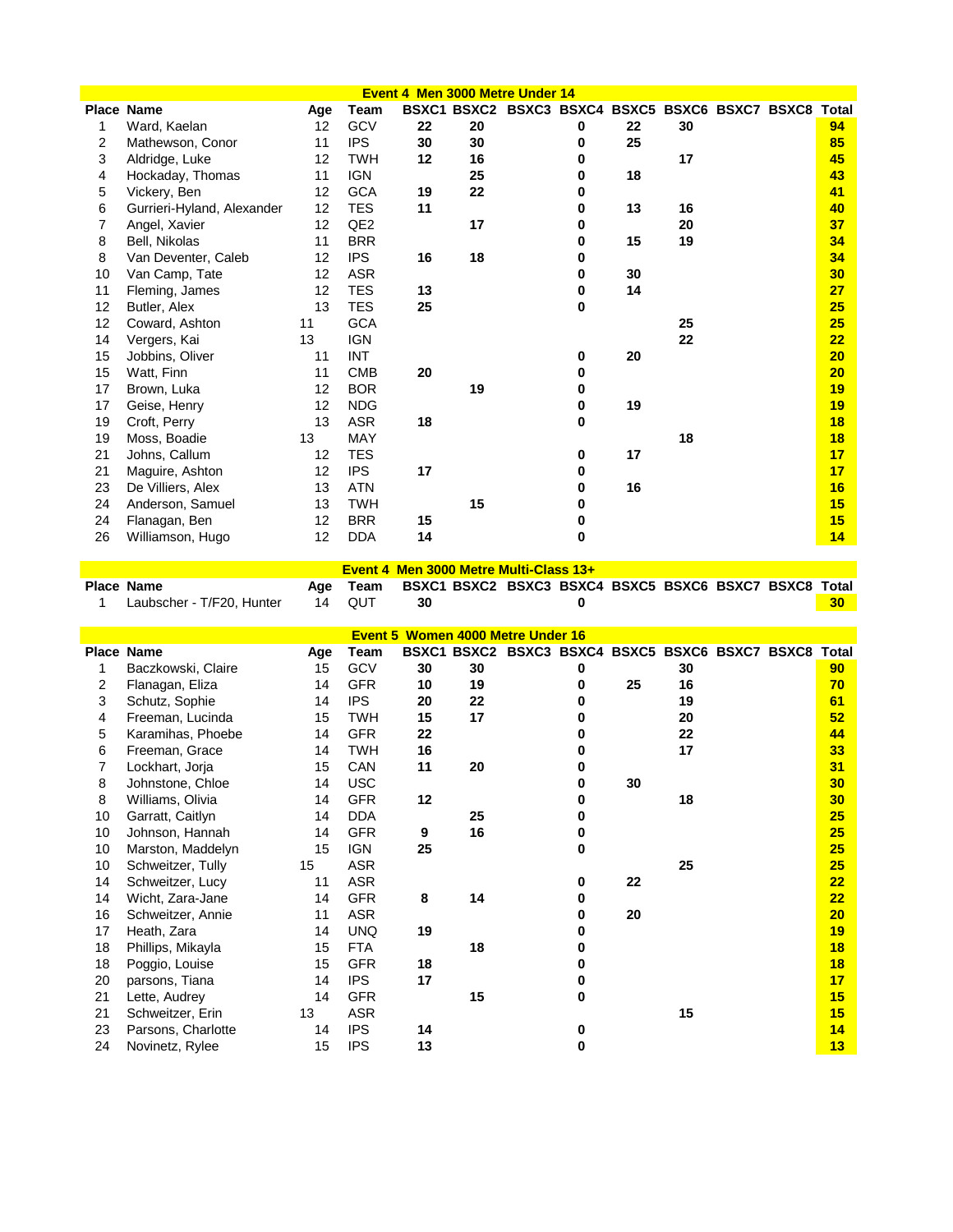|                |                      |     |            |    |    | <b>Event 5 Women 4000 Metre Open Short Course</b>     |   |    |    |  |    |
|----------------|----------------------|-----|------------|----|----|-------------------------------------------------------|---|----|----|--|----|
|                | <b>Place Name</b>    | Age | Team       |    |    | BSXC1 BSXC2 BSXC3 BSXC4 BSXC5 BSXC6 BSXC7 BSXC8 Total |   |    |    |  |    |
| 1              | Kidd, Lauren         | 42  | QUT        | 18 | 17 |                                                       | 0 | 25 | 19 |  | 79 |
| 2              | Anderson, Jess       | 43  | <b>TWH</b> | 19 | 20 |                                                       | 0 |    | 18 |  | 57 |
| $\overline{2}$ | Lee, Karen           | 51  | <b>TWH</b> | 7  | 15 |                                                       | 0 | 19 | 16 |  | 57 |
| 4              | Durrant, Clare       | 45  | <b>GFR</b> |    | 25 |                                                       | 0 |    | 30 |  | 55 |
| 5              | King, Elizabeth      | 47  | <b>INT</b> |    | 22 |                                                       | 0 | 30 |    |  | 52 |
| 6              | Schmidt, Kerrie      | 59  | <b>TES</b> | 16 | 18 |                                                       | 0 |    | 17 |  | 51 |
|                | Gaffney, Megan       | 34  | <b>TWH</b> | 12 | 16 |                                                       | 0 | 22 |    |  | 50 |
| 8              | Maenhaut, Barbara    | 51  | <b>TWH</b> | 6  | 10 |                                                       | 0 | 18 | 13 |  | 47 |
| 9              | McIntyre, Melinda    | 52  | <b>TES</b> | 10 | 14 |                                                       | 0 | 20 |    |  | 44 |
| 10             | Aldridge, Lauren     | 44  | <b>TWH</b> | 9  | 13 |                                                       | 0 |    | 15 |  | 37 |
| 11             | Preston, Joanne      | 42  | <b>ASR</b> | 8  | 12 |                                                       | 0 |    | 14 |  | 34 |
| 12             | Hannigan, Tess       | 16  | CAN        | 30 |    |                                                       |   |    |    |  | 30 |
| 12             | Pearsall, Mattea     | 17  | <b>UNQ</b> |    | 30 |                                                       |   |    |    |  | 30 |
| 14             | Debel, Claire        | 39  | <b>TES</b> | 13 |    |                                                       | 0 |    | 12 |  | 25 |
| 14             | Johnson, Gretta      | 16  | <b>GFR</b> | 25 |    |                                                       | 0 |    |    |  | 25 |
| 14             | Schweitzer, Lauri    | 43  | ASR        |    |    |                                                       |   |    | 25 |  | 25 |
| 17             | Nugent, Katie        | 16  | <b>GFR</b> |    |    |                                                       |   |    | 22 |  | 22 |
| 17             | Stanley, Eloise      | 16  | CAN        | 22 |    |                                                       | 0 |    |    |  | 22 |
| 19             | Beardmore, Katherine | 17  | <b>ATN</b> |    |    |                                                       |   |    | 20 |  | 20 |
| 19             | Rylance, Ava         | 16  | <b>STA</b> | 20 |    |                                                       | n |    |    |  | 20 |
| 21             | Robertson, Robyn     | 48  | <b>INT</b> |    | 19 |                                                       | n |    |    |  | 19 |
| 22             | Lekieffre, Lea       | 47  | <b>INT</b> | 17 |    |                                                       |   |    |    |  | 17 |
| 23             | Heath, Jackie        | 49  | <b>TES</b> | 15 |    |                                                       |   |    |    |  | 15 |
| 24             | Furness, Matilda     | 12  | <b>TES</b> | 14 |    |                                                       | o |    |    |  | 14 |
| 25             | Briscoe, Judith      | 60  | <b>ATN</b> |    | 11 |                                                       | 0 |    |    |  | 11 |
| 25             | Watt, Eleisha        | 38  | <b>TES</b> | 11 |    |                                                       | 0 |    |    |  | 11 |

|    | Event 5 Men 4000 Metre Under 16<br>BSXC1 BSXC2 BSXC3 BSXC4 BSXC5 BSXC6 BSXC7 BSXC8 |     |            |    |    |  |   |    |    |  |  |       |  |
|----|------------------------------------------------------------------------------------|-----|------------|----|----|--|---|----|----|--|--|-------|--|
|    | Place Name                                                                         | Age | Team       |    |    |  |   |    |    |  |  | Total |  |
| 1  | Hermiston, Harvey                                                                  | 14  | <b>RED</b> | 18 | 22 |  | 0 | 20 |    |  |  | 60    |  |
| 2  | Hughes, Leonardo                                                                   | 14  | <b>GCR</b> |    | 30 |  | 0 | 25 |    |  |  | 55    |  |
| 3  | Gorski, Luke                                                                       | 14  | <b>IGN</b> | 19 |    |  | 0 | 30 |    |  |  | 49    |  |
| 4  | Bryant, William                                                                    | 15  | <b>TWH</b> | 11 | 17 |  | 0 | 17 |    |  |  | 45    |  |
| 5  | Churches, Vincent                                                                  | 15  | IGN        |    |    |  | 0 | 22 | 22 |  |  | 44    |  |
| 5  | Johnson, James                                                                     | 14  | <b>IGN</b> |    | 25 |  | 0 | 19 |    |  |  | 44    |  |
|    | Hertweck, James                                                                    | 14  | <b>TES</b> | 15 | 19 |  | 0 |    |    |  |  | 34    |  |
| 8  | Martin, Owen                                                                       | 14  | <b>SRG</b> | 13 | 18 |  | 0 |    |    |  |  | 31    |  |
| 9  | Curran, Edward                                                                     | 15  | <b>NDG</b> |    |    |  |   |    | 30 |  |  | 30    |  |
| 9  | Farrell-Thomas, Cooper                                                             | 15  | <b>BOR</b> | 12 |    |  | 0 | 18 |    |  |  | 30    |  |
| 9  | Goodwin, Taylor                                                                    | 15  | <b>FTA</b> | 30 |    |  | 0 |    |    |  |  | 30    |  |
| 12 | Cunningham, Ryan                                                                   | 14  | <b>IGN</b> | 25 |    |  | 0 |    |    |  |  | 25    |  |
| 12 | Curran, William                                                                    | 15  | <b>NDG</b> |    |    |  |   |    | 25 |  |  | 25    |  |
| 14 | Bagley, Cooper                                                                     | 15  | GCV        | 22 |    |  |   |    |    |  |  | 22    |  |
| 15 | Davie, Owen                                                                        | 15  | TES        | 20 |    |  |   |    |    |  |  | 20    |  |
| 15 | Gartner, Oliver                                                                    | 13  | <b>ATN</b> |    | 20 |  | U |    |    |  |  | 20    |  |
| 15 | Piper, Dusty                                                                       | 15  | <b>NDG</b> |    |    |  |   |    | 20 |  |  | 20    |  |
| 18 | Stewart, Dakota                                                                    | 14  | <b>IPS</b> | 17 |    |  | n |    |    |  |  | 17    |  |
| 19 | Brown, Harrison                                                                    | 14  | INT        | 16 |    |  | 0 |    |    |  |  | 16    |  |
| 19 | Millar, Sonny                                                                      | 10  | <b>TWH</b> |    |    |  | 0 | 16 |    |  |  | 16    |  |
| 21 | Williamson, Max                                                                    | 15  | <b>DDA</b> | 14 |    |  | 0 |    |    |  |  | 14    |  |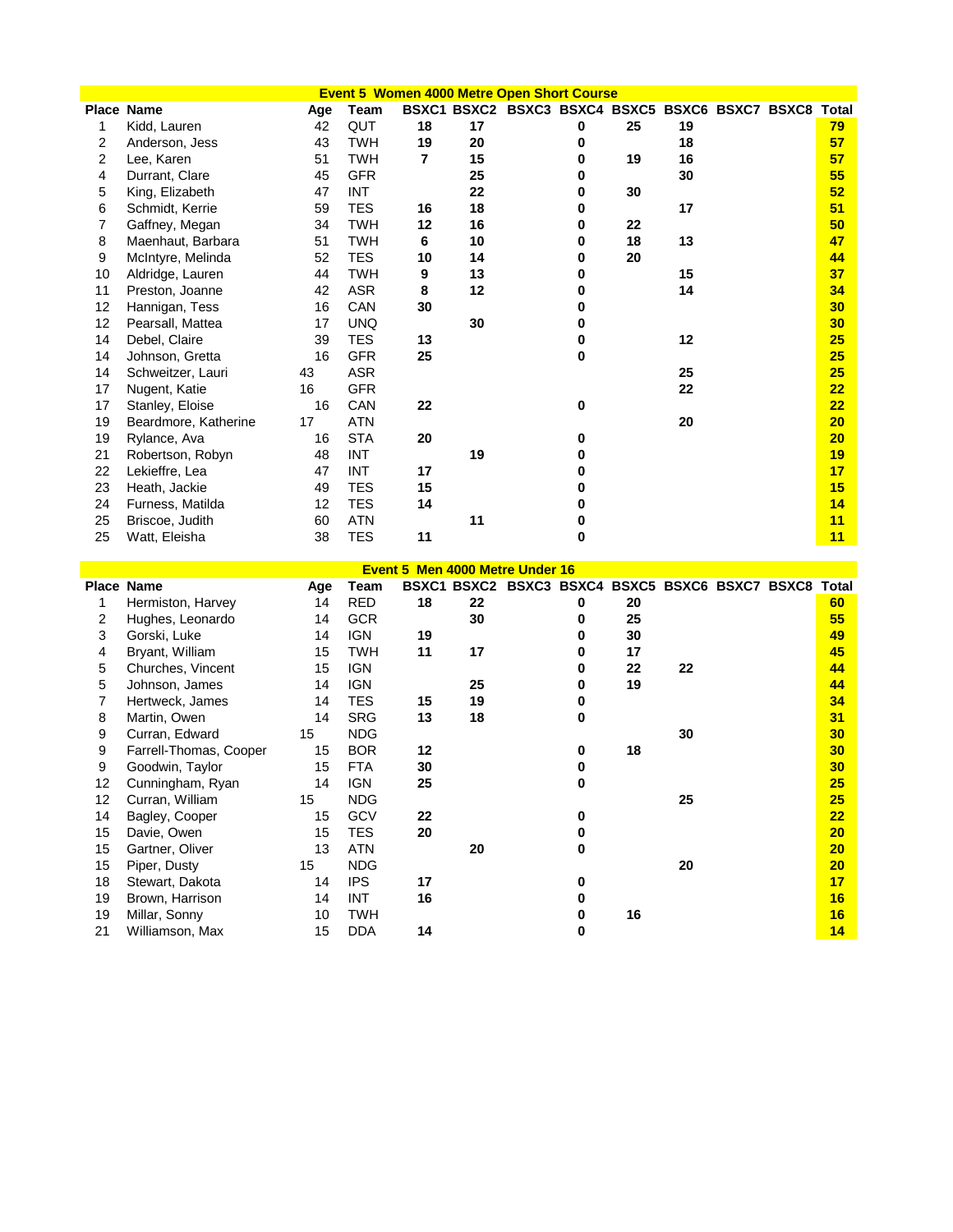| <b>Event 5 Men 4000 Metre Open Short Course</b><br>BSXC1 BSXC2 BSXC3 BSXC4 BSXC5 BSXC6 BSXC7 BSXC8 Total<br>Place Name |                                  |          |                   |                                        |                  |                                                       |        |    |    |  |  |                 |
|------------------------------------------------------------------------------------------------------------------------|----------------------------------|----------|-------------------|----------------------------------------|------------------|-------------------------------------------------------|--------|----|----|--|--|-----------------|
|                                                                                                                        |                                  | Age      | Team              |                                        |                  |                                                       |        |    |    |  |  |                 |
| 1                                                                                                                      | Wilkinson, Harley                | 48       | <b>TWH</b>        | 25                                     | 30               |                                                       | 0      | 22 | 22 |  |  | 99              |
| 2                                                                                                                      | Arganda, Carl                    | 29       | <b>TES</b>        | 22                                     | 25               |                                                       | 0      | 20 | 25 |  |  | 92              |
| 3                                                                                                                      | Phelan, Joseph                   | 55       | <b>TWH</b>        | 19                                     | 17               |                                                       | 0      | 19 | 19 |  |  | 74              |
| 4                                                                                                                      | Bryant, Darryn                   | 55       | <b>TWH</b>        | 16                                     | 15               |                                                       | 0      | 18 | 17 |  |  | 66              |
| 5                                                                                                                      | Usher, Tony                      | 58       | <b>ASR</b>        | 18                                     | 19               |                                                       | 0      |    | 20 |  |  | 57              |
| 6                                                                                                                      | Anderson, Ross                   | 51       | <b>TWH</b>        |                                        | 14               |                                                       | 0      | 17 | 16 |  |  | 47              |
| 6                                                                                                                      | Purcell, John                    | 54       | <b>ASR</b>        | 13                                     | 10               |                                                       | 0      | 13 | 11 |  |  | 47              |
| 8                                                                                                                      | Crothers, Paul                   | 46       | <b>ATN</b>        | 14                                     |                  |                                                       | 0      | 16 | 14 |  |  | 44              |
| 9                                                                                                                      | Burrows - T/F20, Tom             | 32       | QE <sub>2</sub>   |                                        | 13               |                                                       | 0      | 15 | 13 |  |  | 41              |
| 10                                                                                                                     | Miers, Scott                     | 43       | <b>TWH</b>        | 17                                     | 22               |                                                       | 0      |    |    |  |  | 39              |
| 11                                                                                                                     | Hastie, Ken                      | 52       | <b>ASR</b>        |                                        | 16               |                                                       | 0      |    | 18 |  |  | 34              |
| 12                                                                                                                     | Brown, Marcus                    | 46       | <b>INT</b>        | 30                                     |                  |                                                       | 0      |    |    |  |  | 30              |
| 12                                                                                                                     | Henry, Matt                      | 16       | <b>INT</b>        |                                        |                  |                                                       |        |    | 30 |  |  | 30              |
| 12                                                                                                                     | Newsham, Zack                    | 18       | <b>INT</b>        |                                        |                  |                                                       | 0      | 30 |    |  |  | 30              |
| 15                                                                                                                     | Crothers, Thomas                 | 16       | <b>ATN</b>        | 15                                     |                  |                                                       | 0      | 14 |    |  |  | 29              |
| 16                                                                                                                     | Farrell-Thomas, Bailey           | 16       | <b>BOR</b>        |                                        |                  |                                                       | 0      | 25 |    |  |  | 25              |
| 17                                                                                                                     | Feltham, Tim                     | 45       | <b>TES</b>        | 12                                     | $\boldsymbol{9}$ |                                                       | 0      |    |    |  |  | 21              |
| 17                                                                                                                     | Hidalgo, Piero                   | 49       | <b>INT</b>        |                                        | 11               |                                                       | 0      |    | 10 |  |  | 21              |
| 19                                                                                                                     | Gartner, Jay                     | 40       | <b>ATN</b>        |                                        | 20               |                                                       | 0      |    |    |  |  | 20              |
| 19                                                                                                                     | Heath, Drew                      | 51       | <b>TES</b>        | 20                                     |                  |                                                       | 0      |    |    |  |  | 20              |
| 21                                                                                                                     | Preston, Craig                   | 45       | <b>ASR</b>        |                                        | 18               |                                                       | 0      |    |    |  |  | 18              |
| 22                                                                                                                     | Dallinger, Aidan                 | 16       | <b>ASR</b>        |                                        |                  |                                                       |        |    | 15 |  |  | 15              |
| 23                                                                                                                     | Millar, Sonny                    | 10       | <b>TWH</b>        |                                        | 12               |                                                       | 0      |    |    |  |  | 12              |
| 23                                                                                                                     | Schweitzer, Andrew               | 46       | <b>ASR</b>        |                                        |                  |                                                       |        |    | 12 |  |  | 12 <sub>2</sub> |
|                                                                                                                        |                                  |          |                   |                                        |                  |                                                       |        |    |    |  |  |                 |
|                                                                                                                        |                                  |          |                   | Event 6 Women 6000 Metre under 18      |                  |                                                       |        |    |    |  |  |                 |
|                                                                                                                        | <b>Place Name</b>                | Age      | Team              |                                        |                  | BSXC1 BSXC2 BSXC3 BSXC4 BSXC5 BSXC6 BSXC7 BSXC8 Total |        |    |    |  |  |                 |
|                                                                                                                        |                                  |          |                   |                                        |                  |                                                       |        |    |    |  |  |                 |
|                                                                                                                        |                                  |          |                   |                                        |                  |                                                       |        |    |    |  |  |                 |
| 1                                                                                                                      | Hutt, Emilie                     | 17       | <b>BAR</b>        |                                        | 25               |                                                       | 0      |    | 30 |  |  | 55 <sub>5</sub> |
| 2                                                                                                                      | Pearsall, Mattea                 | 17       | <b>UNQ</b>        | 30                                     |                  |                                                       | 0      |    |    |  |  | 30 <sub>2</sub> |
| 2                                                                                                                      | Johnson, Gretta                  | 16       | <b>GFR</b>        |                                        | 30               |                                                       | 0      |    |    |  |  | 30              |
| 2                                                                                                                      | Schweitzer, Tully                | 15       | <b>ASR</b>        |                                        |                  |                                                       | 0      | 30 |    |  |  | 30              |
| 5                                                                                                                      | Brown, Lauren                    | 16       | <b>IPS</b>        | 25                                     |                  |                                                       | 0      |    |    |  |  | 25              |
| 5                                                                                                                      | Schweitzer, Erin                 | 13       | <b>ASR</b>        |                                        |                  |                                                       | 0      | 25 |    |  |  | 25              |
|                                                                                                                        |                                  |          |                   |                                        |                  |                                                       |        |    |    |  |  |                 |
|                                                                                                                        |                                  |          |                   | Event 6 Women 6000 Metre Masters 30-49 |                  |                                                       |        |    |    |  |  |                 |
|                                                                                                                        | Place Name                       | Age      | <b>Team</b>       |                                        |                  | BSXC1 BSXC2 BSXC3 BSXC4 BSXC5 BSXC6 BSXC7 BSXC8 Total |        |    |    |  |  |                 |
| 1                                                                                                                      | Fitzgerald, Amy                  | 38       | <b>TES</b>        | 30                                     | 30               |                                                       | 0      | 30 |    |  |  | 90              |
| 2                                                                                                                      | Day, Fiona                       | 45       | <b>GFR</b>        | 22                                     | 22               |                                                       | 0      |    | 30 |  |  | 74              |
| 3                                                                                                                      | Hancox, Leela                    | 41       | <b>BRR</b>        | 25                                     | 25               |                                                       | 0      | 22 |    |  |  | 72              |
| 4                                                                                                                      | Feltham, Cathrin                 | 48       | <b>TES</b>        | 20                                     | 20               |                                                       | 0      | 20 |    |  |  | 60              |
| 5                                                                                                                      | Schweitzer, Lauri                | 43       | ASR               |                                        |                  |                                                       | 0      | 25 |    |  |  | 25              |
| 5                                                                                                                      | Fleming, Leigh                   | 49       | <b>TES</b>        |                                        |                  |                                                       |        |    | 25 |  |  | 25              |
| $\overline{7}$                                                                                                         | Watt, Eleisha                    | 38       | <b>TES</b>        |                                        |                  |                                                       |        |    | 22 |  |  | 22              |
|                                                                                                                        |                                  |          |                   |                                        |                  |                                                       |        |    |    |  |  |                 |
|                                                                                                                        |                                  |          |                   | Event 6 Women 6000 Metre Masters 50+   |                  |                                                       |        |    |    |  |  |                 |
|                                                                                                                        | Place Name                       | Age      | <b>Team</b>       |                                        |                  | BSXC1 BSXC2 BSXC3 BSXC4 BSXC5 BSXC6 BSXC7 BSXC8 Total |        |    |    |  |  |                 |
| 1                                                                                                                      | Kolb, Miwa                       | 55       | <b>TWH</b>        | 30                                     | 25               |                                                       | 0      | 30 | 30 |  |  | 115             |
| 2                                                                                                                      | bateson, lynda                   | 59       | ASR               | 17                                     | 19               |                                                       | 0      | 25 | 22 |  |  | 83              |
| 3                                                                                                                      | Waldie, Scherelle                | 55       | <b>TES</b>        | 25                                     | 22               |                                                       | 0      |    | 25 |  |  | 72              |
| 4                                                                                                                      | Briscoe, Judith                  | 60       | <b>ATN</b>        | 19                                     |                  |                                                       | 0      | 22 | 20 |  |  | 61              |
| 5                                                                                                                      | Symmonds, Toni                   | 52       | TES               | 18                                     | 17               |                                                       | 0      |    |    |  |  | 35              |
| 6                                                                                                                      | Banaghan, Glenda                 | 58       | <b>GFR</b>        |                                        | 30               |                                                       | 0      |    |    |  |  | 30              |
| $\overline{7}$                                                                                                         | Elvery, Julie                    | 51       | <b>TES</b>        | 22                                     |                  |                                                       | 0      |    |    |  |  | 22              |
| 8                                                                                                                      | Forsingdal, Shareen              | 54       | <b>TES</b>        | 20                                     |                  |                                                       | 0      |    |    |  |  | 20              |
| 8<br>10                                                                                                                | Shipway, Amanda<br>Marlow, Kayti | 51<br>50 | <b>TES</b><br>TES |                                        | 20<br>18         |                                                       | 0<br>0 |    |    |  |  | 20<br>18        |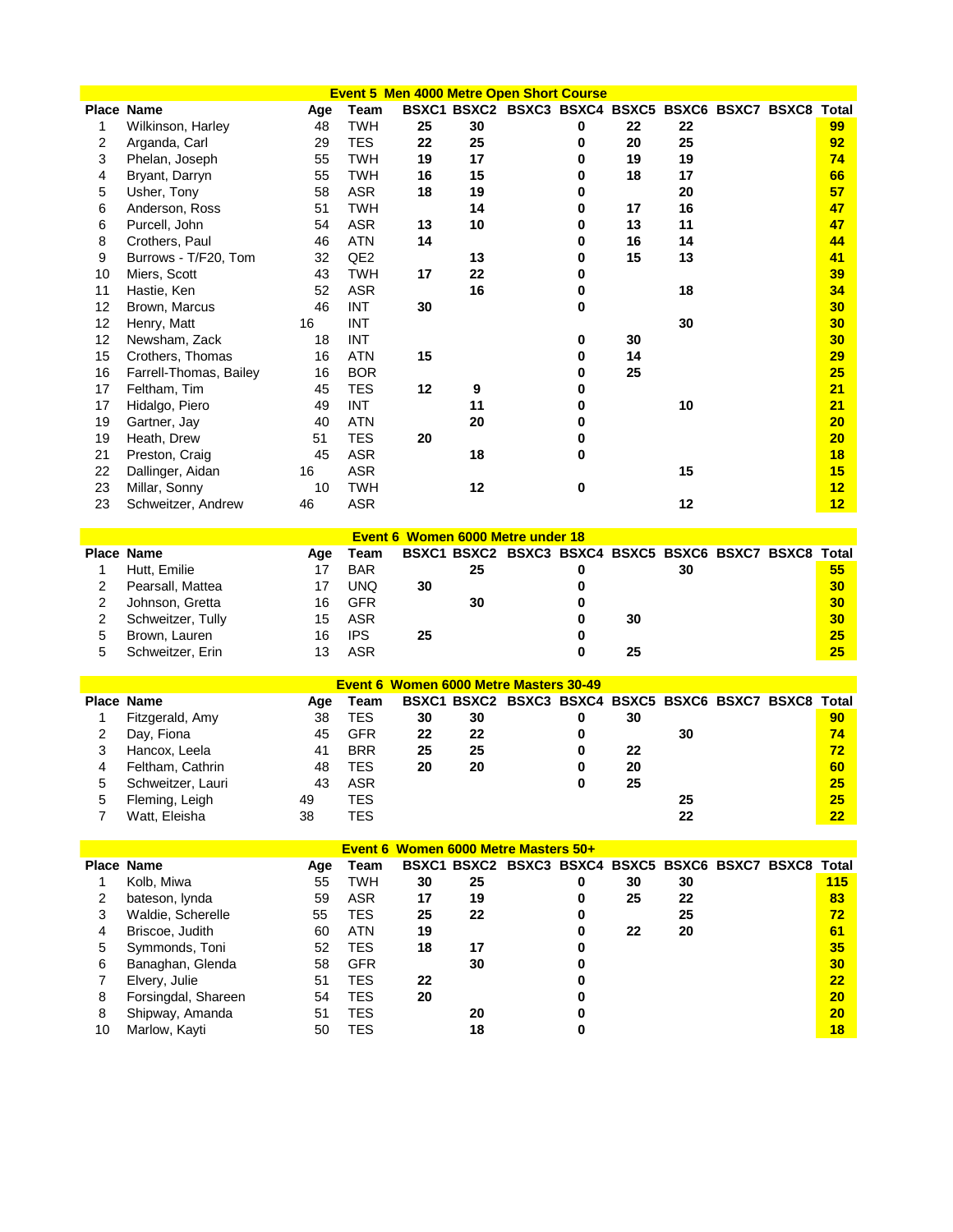| Event 6 Women 6000 Metre Open Medium Course |                         |     |                 |                                                  |    |                                                       |   |    |    |  |  |                 |
|---------------------------------------------|-------------------------|-----|-----------------|--------------------------------------------------|----|-------------------------------------------------------|---|----|----|--|--|-----------------|
| <b>Place Name</b>                           |                         | Age | Team            |                                                  |    | BSXC1 BSXC2 BSXC3 BSXC4 BSXC5 BSXC6 BSXC7 BSXC8 Total |   |    |    |  |  |                 |
| 1                                           | Kernot, Aimee           | 21  | <b>TES</b>      | 22                                               | 30 |                                                       | 0 |    | 30 |  |  | 82              |
| 2                                           | Parsons, Lily           | 20  | <b>TES</b>      |                                                  | 25 |                                                       | 0 | 30 |    |  |  | 55              |
| 3                                           | McQuilkin-Bell, Caitlin | 25  | <b>LUR</b>      | 30                                               |    |                                                       | 0 |    |    |  |  | 30              |
| 4                                           | Chan, Elsa              | 19  | <b>INT</b>      | 25                                               |    |                                                       | 0 |    |    |  |  | 25              |
|                                             |                         |     |                 |                                                  |    |                                                       |   |    |    |  |  |                 |
|                                             |                         |     |                 | Event 6 Men 6000 Metre Under 18                  |    |                                                       |   |    |    |  |  |                 |
| <b>Place Name</b>                           |                         | Age | Team            |                                                  |    | BSXC1 BSXC2 BSXC3 BSXC4 BSXC5 BSXC6 BSXC7 BSXC8 Total |   |    |    |  |  |                 |
| 1                                           | Bryant, Thomas          | 17  | <b>TWH</b>      |                                                  |    |                                                       | 0 | 30 | 30 |  |  | 60              |
| 2                                           | Heath, Will             | 16  | <b>UNQ</b>      | 30                                               |    |                                                       | 0 |    |    |  |  | 30              |
| 2                                           | Sofronoff, Sasha        | 17  | QE <sub>2</sub> |                                                  | 30 |                                                       | 0 |    |    |  |  | 30              |
| 4                                           | Wieczorek, Joaquin      | 17  | <b>BOR</b>      | 25                                               |    |                                                       |   |    |    |  |  | 25              |
| 5                                           | Carey, Tyler            | 16  | GCV             | 22                                               |    |                                                       | 0 |    |    |  |  | 22              |
| 6                                           | Farrell-Thomas, Bailey  | 16  | <b>BOR</b>      | 20                                               |    |                                                       | 0 |    |    |  |  | 20              |
|                                             |                         |     |                 |                                                  |    |                                                       |   |    |    |  |  |                 |
|                                             |                         |     |                 | Event 6 Men 6000 Metre Masters 30-49             |    |                                                       |   |    |    |  |  |                 |
| <b>Place Name</b>                           |                         | Age | Team            |                                                  |    | BSXC1 BSXC2 BSXC3 BSXC4 BSXC5 BSXC6 BSXC7 BSXC8 Total |   |    |    |  |  |                 |
| 1                                           | Fleming, Robert         | 48  | <b>TES</b>      | 25                                               | 30 |                                                       | 0 | 30 | 30 |  |  | 115             |
| 2                                           | Bloxsom, Stephen        | 37  | <b>TES</b>      | 30                                               |    |                                                       | 0 |    | 22 |  |  | 52              |
| 3                                           | Mitchell, Tyson         | 31  | <b>TWH</b>      |                                                  |    |                                                       | 0 | 25 | 20 |  |  | 45              |
| 4                                           | Watt, Dean              | 38  | <b>TES</b>      | 20                                               |    |                                                       | 0 |    | 19 |  |  | 39              |
| 5                                           | Hortz, Timmy            | 37  | <b>TWH</b>      |                                                  |    |                                                       |   |    | 25 |  |  | 25              |
| 6                                           | Davie, Robert           | 45  | <b>TES</b>      | 22                                               |    |                                                       | 0 |    |    |  |  | 22              |
| $\overline{7}$                              | Preston, Craig          | 45  | <b>ASR</b>      | 19                                               |    |                                                       | U |    |    |  |  | 19              |
|                                             |                         |     |                 |                                                  |    |                                                       |   |    |    |  |  |                 |
|                                             |                         |     |                 | Event 6 Men 6000 Metre Masters 50+               |    |                                                       |   |    |    |  |  |                 |
| <b>Place Name</b>                           |                         | Age | Team            |                                                  |    | BSXC1 BSXC2 BSXC3 BSXC4 BSXC5 BSXC6 BSXC7 BSXC8 Total |   |    |    |  |  |                 |
| 1                                           | Jones, Bruce            | 54  | <b>TWH</b>      |                                                  | 22 |                                                       | 0 | 25 | 30 |  |  | 77              |
| 2                                           | Kolb, Peter             | 53  | <b>TWH</b>      | 16                                               | 18 |                                                       | 0 | 20 | 22 |  |  | 76              |
| 3                                           | Barraclough, Steve      | 55  | <b>TES</b>      | 30                                               | 30 |                                                       | 0 |    |    |  |  | 60              |
| 4                                           | Lamont, Peter           | 64  | <b>ASR</b>      | 25                                               | 25 |                                                       | 0 |    |    |  |  | 50              |
| 5                                           | Waldie, Andrew          | 55  | <b>TES</b>      |                                                  | 19 |                                                       | 0 |    | 25 |  |  | 44              |
| 6                                           | Maynard, Peter          | 50  | <b>INT</b>      | 22                                               | 20 |                                                       | 0 |    |    |  |  | 42              |
| 7                                           | Newsham, Paul           | 52  | <b>TTC</b>      |                                                  |    |                                                       | 0 | 30 |    |  |  | 30              |
| 8                                           | Hastie, Ken             | 52  | <b>ASR</b>      |                                                  |    |                                                       | 0 | 22 |    |  |  | 22              |
| 9                                           | mcdonald, charles       | 62  | <b>TES</b>      | 20                                               |    |                                                       | 0 |    |    |  |  | 20              |
| 9                                           | Gale, Christopher       | 51  | <b>GFR</b>      | 19                                               |    |                                                       | 0 |    |    |  |  | 19              |
| 11                                          | Pye, Chris              | 55  | <b>TES</b>      | 18                                               |    |                                                       | 0 |    |    |  |  | 18              |
| 12                                          | Tan, Derek              | 56  | <b>TES</b>      | 17                                               |    |                                                       | 0 |    |    |  |  | 17              |
|                                             |                         |     |                 |                                                  |    |                                                       |   |    |    |  |  |                 |
|                                             |                         |     |                 | <b>Event 6 Men 6000 Metre Open Medium Course</b> |    |                                                       |   |    |    |  |  |                 |
| Place Name                                  |                         | Age | Team            |                                                  |    | BSXC1 BSXC2 BSXC3 BSXC4 BSXC5 BSXC6 BSXC7 BSXC8       |   |    |    |  |  | Total           |
| 1                                           | Arganda, Carl           | 29  | <b>TES</b>      | 30                                               | 30 |                                                       | 0 | 30 | 30 |  |  | 120             |
| 2                                           | Jebb, Daniel            | 27  | QUT             |                                                  | 25 |                                                       | 0 |    |    |  |  | 25              |
| 2                                           | Crothers, Paul          | 46  | <b>ATN</b>      |                                                  |    |                                                       |   |    | 25 |  |  | 25              |
|                                             |                         |     |                 |                                                  |    |                                                       |   |    |    |  |  |                 |
|                                             |                         |     |                 | <b>Event 7 Women 8000 Metre Open Long Course</b> |    |                                                       |   |    |    |  |  |                 |
| <b>Place Name</b>                           |                         | Age | Team            |                                                  |    | BSXC1 BSXC2 BSXC3 BSXC4 BSXC5 BSXC6 BSXC7 BSXC8 Total |   |    |    |  |  |                 |
| 1                                           | Fletcher, Meryll        | 51  | <b>TWH</b>      | 30                                               | 30 |                                                       | 0 | 30 | 25 |  |  | 115             |
| 2                                           | Schulze, Theres         | 43  | <b>TES</b>      | 25                                               |    |                                                       | 0 | 25 |    |  |  | 50              |
| 3                                           | Smyrneos, Kathryn       | 37  | <b>DCC</b>      |                                                  |    |                                                       |   |    | 30 |  |  | 30              |
|                                             |                         |     |                 |                                                  |    |                                                       |   |    |    |  |  |                 |
|                                             |                         |     |                 | <b>Event 7 Men 8000 Metre Open Long Course</b>   |    |                                                       |   |    |    |  |  |                 |
| Place Name                                  |                         | Age | Team            |                                                  |    | BSXC1 BSXC2 BSXC3 BSXC4 BSXC5 BSXC6 BSXC7 BSXC8 Total |   |    |    |  |  |                 |
| 1                                           | Hobbs, Aidan            | 36  | <b>INT</b>      |                                                  | 30 |                                                       | 0 | 30 |    |  |  | 60              |
| 2                                           | O'Keefe, Finn           | 24  | <b>ASR</b>      | 25                                               |    |                                                       | 0 | 25 |    |  |  | 50              |
| 3                                           | Morris-Howes, Jonty     | 27  | <b>TES</b>      | 30                                               |    |                                                       | 0 |    |    |  |  | 30              |
| 3                                           | Salcedo, Jack           | 21  | <b>TES</b>      |                                                  |    |                                                       |   |    | 30 |  |  | 30              |
| 5                                           | Newsham, Paul           | 52  | <b>TTC</b>      |                                                  | 25 |                                                       | 0 |    |    |  |  | 25              |
|                                             |                         |     |                 |                                                  |    |                                                       |   |    |    |  |  |                 |
|                                             |                         |     |                 | <b>Event 7 Men 8000 Metre Under 20</b>           |    |                                                       |   |    |    |  |  |                 |
| <b>Place Name</b>                           |                         | Age | Team            |                                                  |    | BSXC1 BSXC2 BSXC3 BSXC4 BSXC5 BSXC6 BSXC7 BSXC8 Total |   |    |    |  |  |                 |
| 1                                           | Newsham, Zack           | 18  | <b>INT</b>      |                                                  | 30 |                                                       |   |    |    |  |  | 30 <sub>1</sub> |